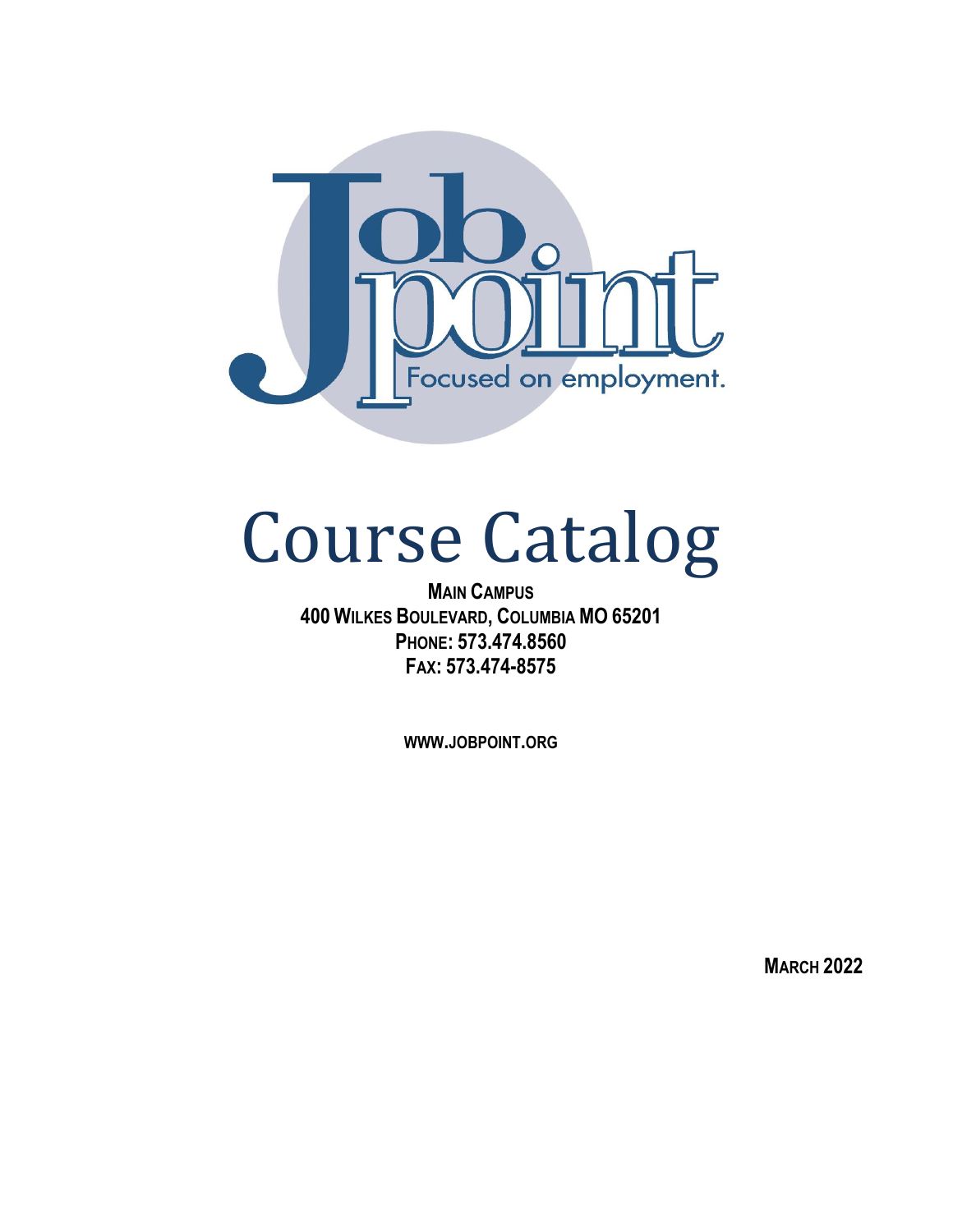**Job Point** is Mid-Missouri's premier employment center and community development corporation. Since 1965, we have been linking people and jobs by providing career planning, skills training and job placement assistance.

**Our Goal:** We specialize in preparing individuals to enter the workforce, while meeting a critical need of the business community.

**Vision:** To unleash human potential by creating life changing solutions for personal fulfillment and economic independence.

**Mission:** Job Point promotes the abilities of individual seeking employment through innovative training, education and business partnership, enriching the communities where we work and live.

**Training Programs Goal:** To provide assessment and training, preparing individuals to enter the workforce in a specific employment field.

**Notice Regarding Emergency Situations:** In order to comply with federal, state and local orders due to a pandemic or other emergency situation, Job Point may find it necessary to change delivery of services to a hybrid or primarily virtual environment. Some in-person, some online and some indepent study classwork may occur. In this instance, we will do everything in our power to ensure students have the tools needed to enroll and/or continue participation in our programs. Additionally, the total estimated contact hours for certain programs may decrease.

## OFFICE TECHNOLOGY

## **BASIC CLERICAL**

This comprehensive course is perfect for the beginner, preparing individuals for office work. The following topics may be covered: filing, practical math, keyboarding, calculator skills, telephone and customer service skills, Excel spreadsheets, PowerPoint presentations, Word documents and business English. Personal development is incorporated to ensure good worker traits. Graduates will be equipped for positions such as: file clerk, general office clerk, mail clerk, receptionist, word processor or typist.

**Length of Program:** 24 Weeks

**Maximum Timeframe to Complete:** 48 weeks, assuming full time enrollment.

**Contact Hours:** 720

**Competencies:** Develop knowledge and demonstrate proficiency in filing, practical math, keyboarding, calculator skills, telephone & customer service, Excel, PowerPoint, Word, business English and personal development.

**Progress Benchmarks:** The following percentages represent recommended progress in competency acquisition for students in the Basic Clerical course:

| Week $4:0-15%$    | Week 8: 15 - 25%  | Week 12: 25 - 45%  |
|-------------------|-------------------|--------------------|
| Week 16: 45 - 65% | Week 20: 65 - 80% | Week 24: 80 - 100% |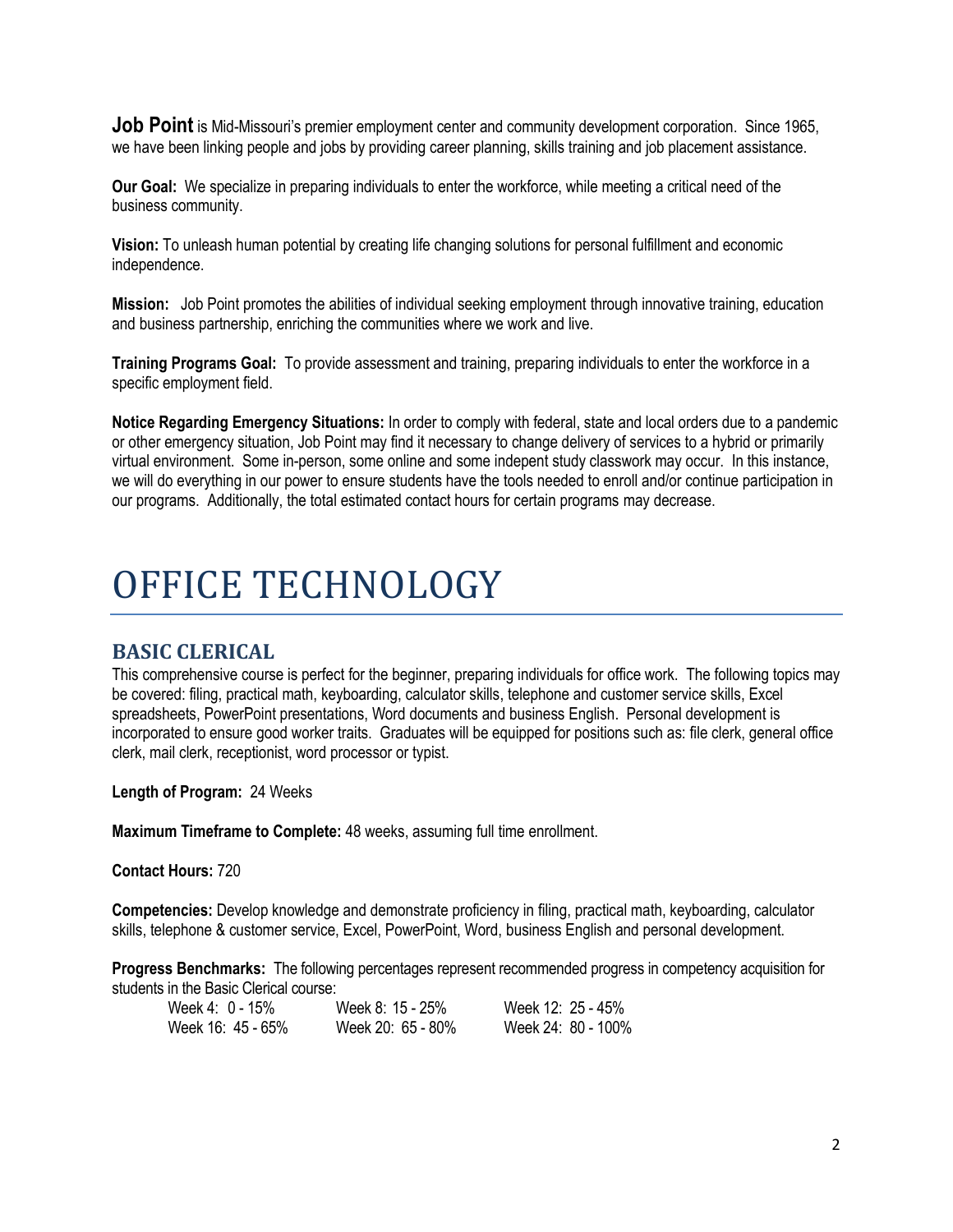## **OFFICE SUPPORT SPECIALIST**

This class is designed for individuals who have a base level of office skills. Instruction may include the following: filing, practical math, keyboarding, calculator skills, telephone and customer services skills, Excel spreadsheets, PowerPoint presentations and Word documents. Personal development is incorporated to ensure good worker traits. Graduates will be equipped for positions such as: file clerk, general office clerk, mail clerk, receptionist, word processor or typist.

**Length of Program:** 8 weeks **Maximum timeframe to complete:** 32 weeks, assuming full time enrollment. **Contact Hours:** 320

**Competencies:** Develop knowledge and demonstrate proficiency in filing, practical math, keyboarding, calculator skills, telephone & customer service, Excel, PowerPoint, Word and personal development.

**Progress Benchmarks:** The following percentages represent recommended progress in competency acquisition for students in the Office Support Specialist course:<br>Week 4: 0 - 50% Week 8: 50

Week 8: 50 - 100%

## **SECRETARIAL COURSE**

Students may gain skills in selected modules as appropriate: filing, practical math, keyboarding, calculator skills, telephone and customer services skills, Excel spreadsheets, PowerPoint presentations, Word documents, accounting, QuickBooks Pro and business English. Personal development is incorporated to ensure good worker traits. Graduates will be equipped for positions such as: administrative assistant. Typing speed of 40 wpm is preferred.

**Length of Program:** 8 weeks

**Maximum Timeframe to Complete:** 16 weeks, assuming full time enrollment.

**Contact Hours:** 320

**Competencies:** Develop knowledge and demonstrate proficiency in filing, practical math, keyboarding, calculator skills, Access, telephone & customer service, Excel, PowerPoint, Word, Office integration, accounting, Quickbooks Pro, business English and personal development.

**Progress Benchmarks:** The following percentages represent recommended progress in competency acquisition for students in the Secretarial course:

Week 4: 0 - 50% Week 8: 50 - 100%

## **ACCOUNTING**

This comprehensive course includes both basic clerical and accounting/computing skills. Topics covered may include: filing, practical math, keyboarding, calculator skills, telephone and customer services skills, Excel spreadsheets, PowerPoint presentations, Word documents, accounting, QuickBooks Pro and business English. Personal development is incorporated to ensure good worker traits. Graduates will be equipped for positions such as bookkeeper, accounting clerk or auditing clerk.

**Length of Program:** 28 weeks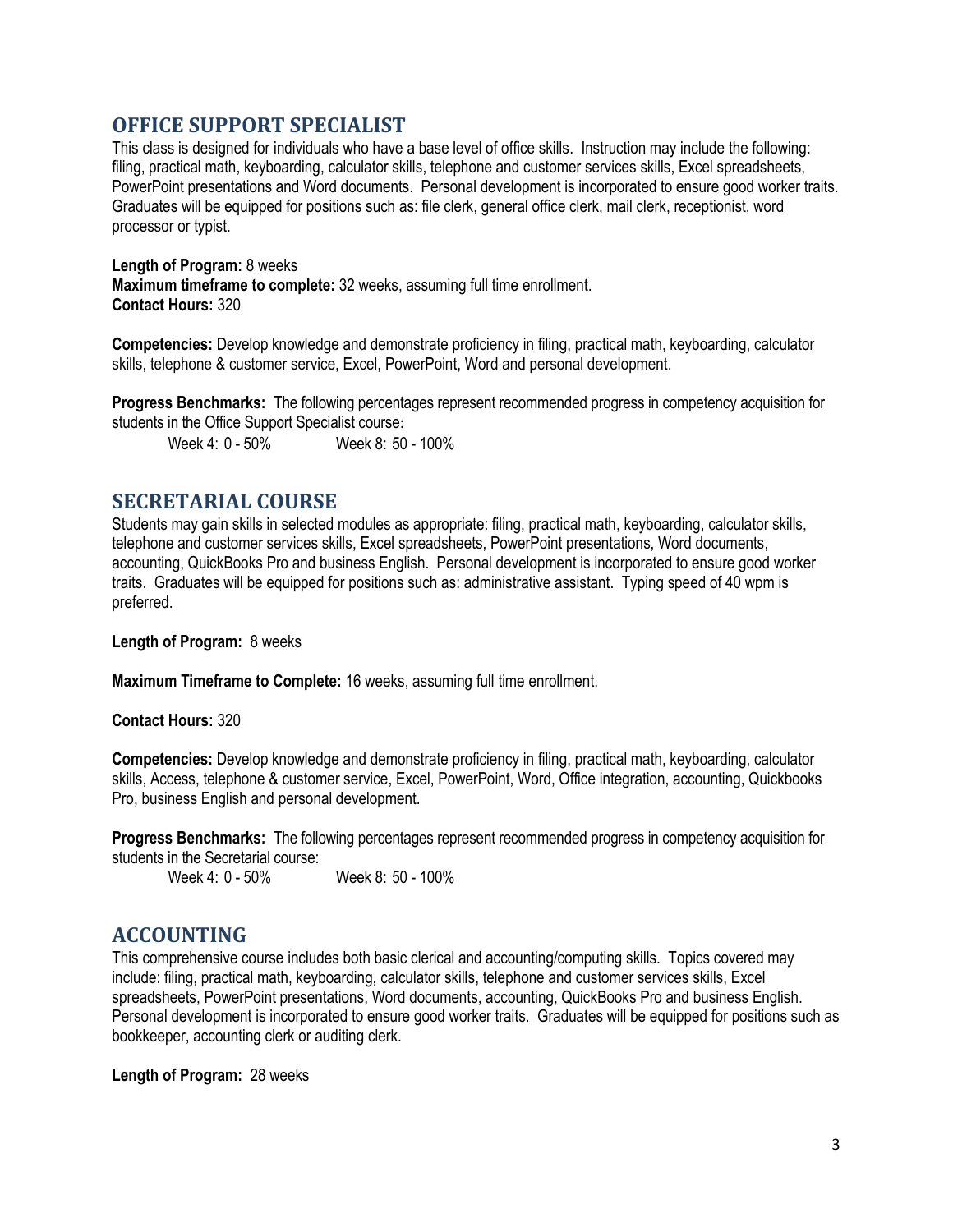**Maximum Timeframe to Complete**: 56 weeks, assuming full time enrollment

**Contact Hours:** 840

**Competencies:** Develop knowledge and demonstrate proficiency in filing, practical math, keyboarding, calculator skills, telephone & customer service, Excel, PowerPoint, Word, accounting, Quickbooks Pro, business English and personal development.

**Progress Benchmarks:** The following percentages represent recommended progress in competency acquisition for students in the Accounting/Computing course:

| Week 4:    | _<br>15%                      | Week<br>о.<br>v. | 15 - 25%       | <b>Week 12:</b> | 30%<br>$25 -$ |
|------------|-------------------------------|------------------|----------------|-----------------|---------------|
| 16<br>Week | $5 - 45%$<br>$\sim$<br><br>◡◡ | Week 20:         | $-65%$<br>45 · | Week 24.        | $65 - 80%$    |
| Week 28:   | 100%<br>80.                   |                  |                |                 |               |

## **EXECUTIVE OFFICE ADMINISTRATION**

The executive office administration course is for individuals seeking to advance his/her clerical skills to the executive level, covering topics such as machine transcription, administrative office management and basic letter & memo writing. Personal development is incorporated to ensure good worker traits. Graduates will be equipped for employment as an executive secretary. Typing speed of 40 wpm is preferred.

**Length of Program:** 8 weeks

**Maximum Timeframe to Complete:** 16 weeks, assuming full time enrollment.

**Contact Hours:** 320

**Competencies:** Develop knowledge and demonstrate proficiency in machine transcription, administrative office management and basic letter & memo writing.

**Progress Benchmarks:** The following percentages represent recommended progress in competency acquisition for students in the Executive Office Administration course:

Week 4: 0 - 50% Week 8: 50 - 100%

## **LEGAL OFFICE ADMINISTRATION**

The legal office administration course is for individuals seeking to advance his/her clerical skills with an emphasis on the legal office. The student receives an introduction to common procedures and documents utilized in a law office, an understanding of administrative issues relating to a legal environment, and the basics of substantive law. Graduates will be equipped for employment as a legal secretary. Typing speed of 40 wpm is preferred.

**Length of Program:** 8 weeks

**Maximum Timeframe to Complete:** 16 weeks, assuming full time enrollment.

**Contact Hours:** 320

**Competencies:** Develop knowledge and demonstrate proficiency in office procedures for the legal profession, administrative procedures for the legal profession and substantive procedures for the legal profession.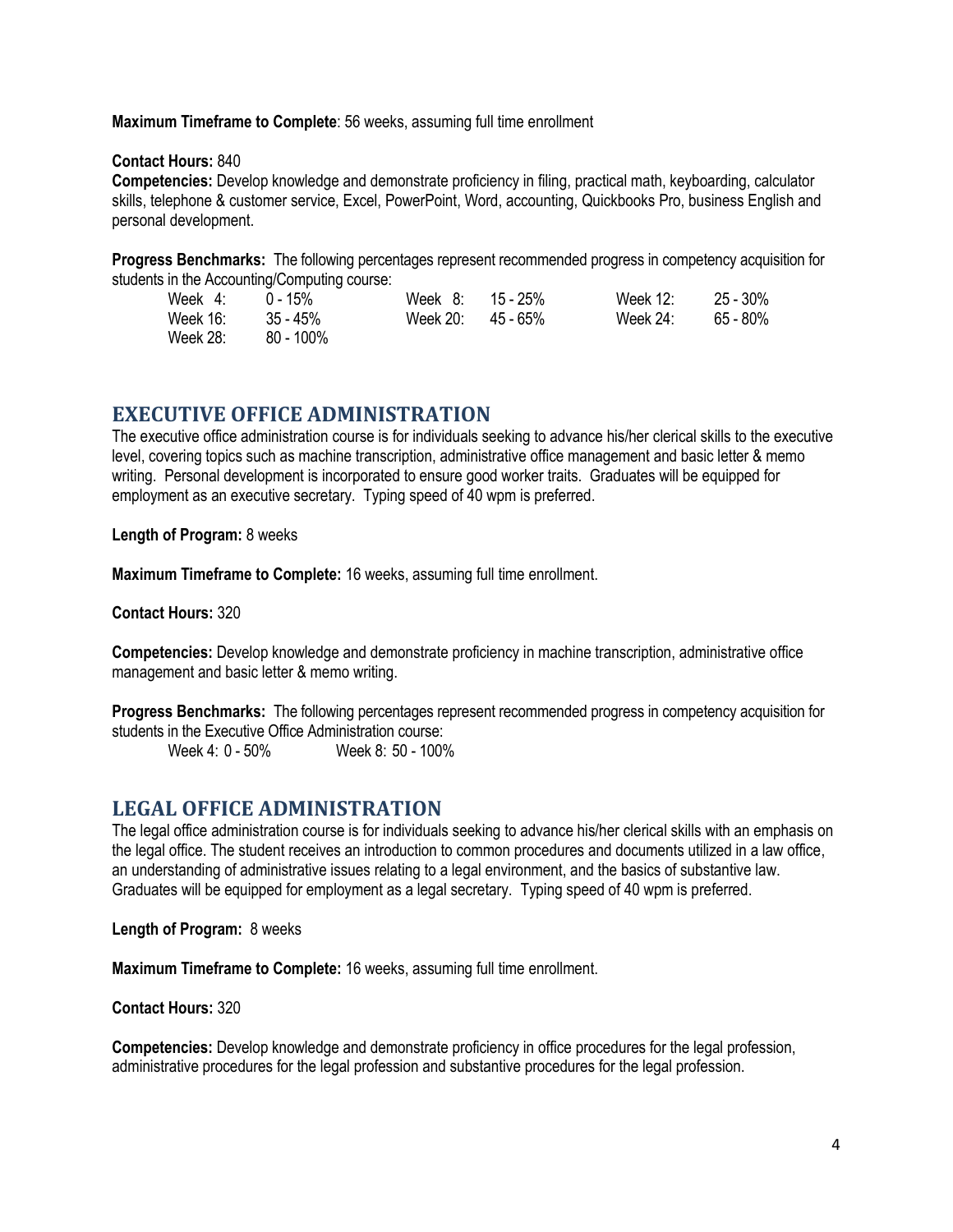**Progress Benchmarks:** The following percentages represent recommended progress in competency acquisition for students in the Legal Office Administration course:

Week 4: 0 - 50% Week 8: 50 - 100%

## **MEDICAL OFFICE ADMINISTRATION**

The medical office administration course is for individuals seeking to advance his/her clerical skills with an emphasis for the medical office. The student receives an introduction to medical terminology and administrative office procedures and practices relating to the healthcare industry. Graduates will be equipped for employment as a medical secretary. Typing speed of 40 wpm is preferred.

**Length of Program:** 8 weeks

**Maximum Timeframe to Complete:** 16 weeks, assuming full time enrollment.

**Contact Hours:** 320

**Competencies:** Develop knowledge and demonstrate proficiency in medical terminology, medical office procedures and medical office practices.

**Progress Benchmarks:** The following percentages represent recommended progress in competency acquisition for students in the Medical Office Administration course:

Week 4: 0 - 50% Week 8: 50 - 100%

## **Please note: The following items apply to ALL OFFICE TECHNOLOGY COURSES**

**Student Evaluation:** Numerous exercises and assessments throughout each component ensure that students master each concept before moving on, and the knowledgeable instructor is available from program start to finish ensuring student success. Students must score a minimum of 80% on each component exam, and meet expectations for work behaviors and attitudes, attendance, punctuality and academic progress.

## **Completion/Graduation Requirements:**

- Grade Achievements: Pass
- Performance Requirements: Students must score a minimum of 80% on each component exam before s/he is allowed to advance to the next component. Additionally, the instructor completes monthly progress reports which document each student's level of participation, work behaviors and attitudes, attendance, punctuality and academic progress.
	- Successful completion of service plan goals.
	- Completion of at least 80% of the competency based training curriculum.
	- Demonstrated Levels of 3 or 4 on the Work Personality Profile as outlined in the service plan.
- Minimum attendance requirements: An attendance of 90 percent is required. Time missed for absences must be made up within the allotted timeframe for the course to complete the required number of hours /class work to complete/graduate from the program.

#### **Internships**

The school arranges internships with our business partners (Business Advisory Council members, employers, and business contacts). Communication is initiated via e-mail or telephone, followed by a meeting, which includes the student who will be participating in the internship. The student is scheduled to complete 80 hours during his/her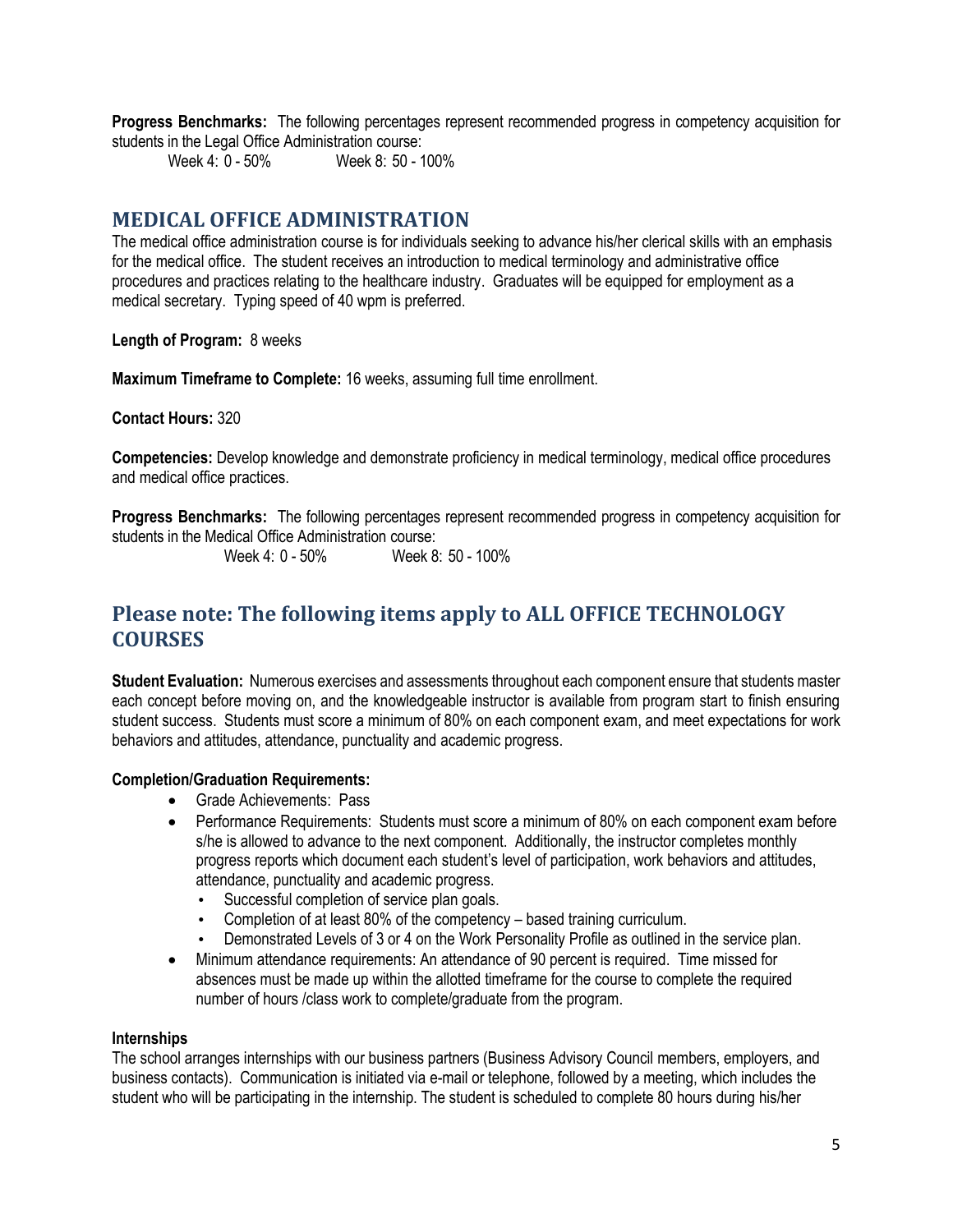internship and is paid minimum wage. Office technology interns complete a weekly summary, which describes the tasks completed during the week. The Instructor also periodically visits the internship site. The internship supervisor completes an evaluation upon conclusion, which details the student's performance. A satisfaction survey is also provided to the student upon completion of his/her internship experience.

**Academic Good Standing:** Any drop initiated during the course by an instructor for a student's lack of attendance or lack of effort is recorded on the student's permanent record as a grade of "Fail". Failure to progress at a reasonable rate in achieving course competencies may result in program termination and record a grade of "Incomplete".

**Course Equivalency:** There are no other methods by which course requirements may be met outside of the requirements listed.

**Completion Award:** Certificate of Completion

#### **Teaching Methodologies:**

- Classroom Instruction (50%) Laboratory Instruction (0%)
- Internship/Externship (0%) Independent Study (0%)
- 
- Other (Self-Paced in a Multi-Level Learning Environment) (50%)
- 
- 
- Distance Education (0%) Supervised Research (0%)

Note: Students may participate in an optional 80 hour internship.

**Schedule of Classes:** Monday to Friday, 9:00am – 3:30pm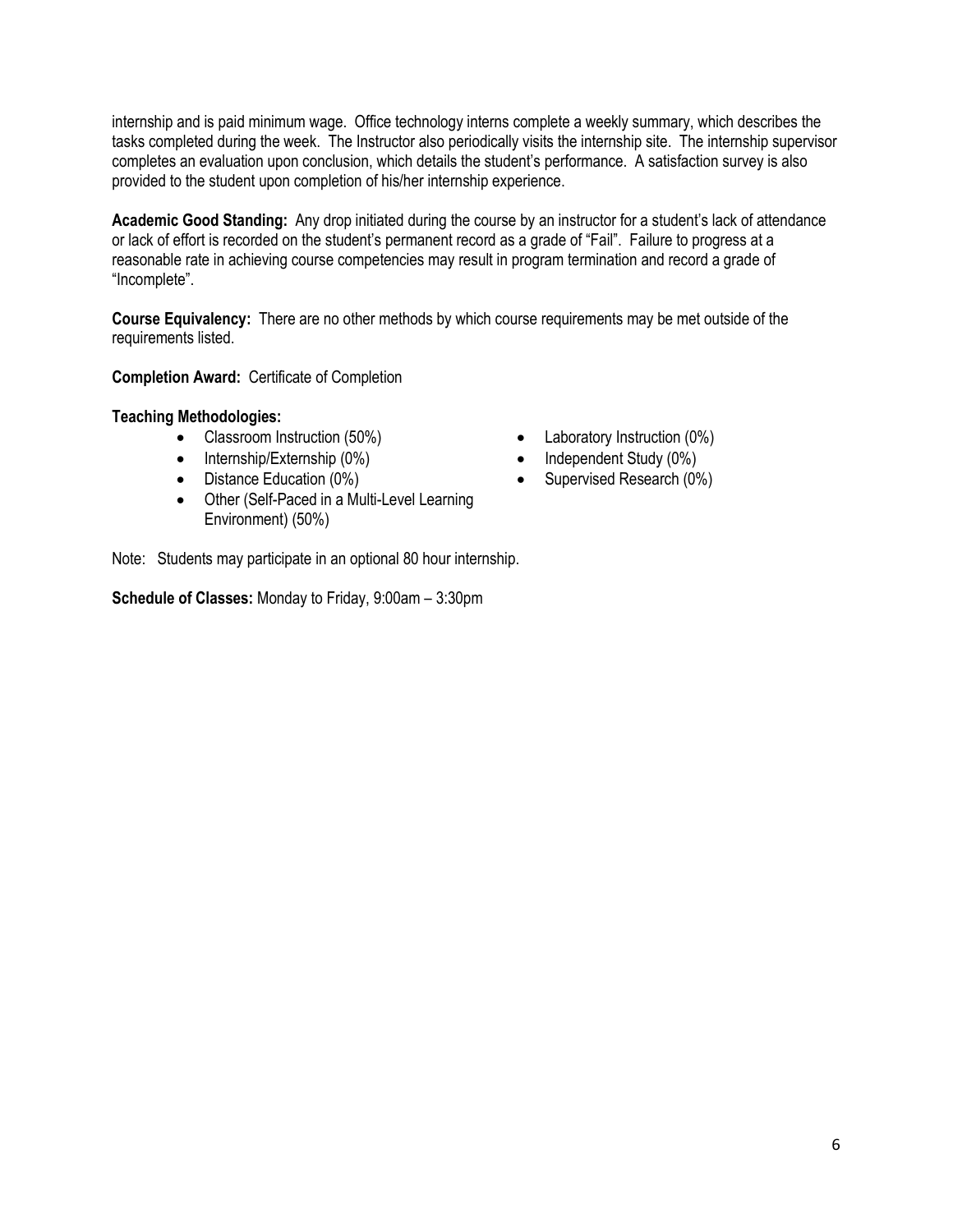## CONSTRUCTION TRADES

## **INTRODUCTORY CRAFT SKILLS COURSE**

The rapidly aging construction workforce is in dire need of individuals entering the trade. Introductory Craft Skills utilizes an industry-recognized curriculum from the National Center for Construction Education and Research (NCCER). Introductory Craft Skills provides a foundation for the construction trades including: basic safety, introduction to construction math, introduction to hand tools, introduction to power tools, introduction to construction drawings, basic communication skills, basic employability skills and introduction to materials handling. Basic rigging (ropes, chains, hoists, loaders, and cranes) is an optional offering.

In addition to the NCCER curriculum items listed above, Job Point students will receive instruction in the following components: OSHA-10, CPR and First Aid.

Graduates will be equipped to enroll in the Intermediate Construction Trades (ICT), Highway/Heavy Construction Trades (HHCT) or Heating, Ventilation & Air Conditioning (HVAC) Trades Program.

**Student Evaluation:** Numerous exercises and assessments throughout each module ensure that students master each concept before moving on, and the knowledgeable instructors are available from program start to finish ensuring student success. Students must score a minimum of 70% on each module exam. Additionally, Instructors complete bi-weekly progress reports which document each student's level of participation, attitude, attendance, punctuality and academic progress.

## **Completion/Graduation Requirements**

- Grade Achievements: Pass
- Performance Requirements:
	- Successful completion of service plan goals.
	- Minimum score of 70% on all modules of the competency–based training curriculum.
- Minimum attendance requirements: An attendance of 90 percent is required. Time missed for absences must be made up within the allotted timeframe for the course to complete the required number of hours /class work to complete/graduate from the program.

## **Length of Program:** 4 weeks

**Maximum Timeframe to Complete:** 8 weeks, assuming full time enrollment.

## **Contact Hours:** 106

**Competencies:** Develop knowledge and demonstrate proficiency in basic safety, OSHA-10, CPR, First Aid, introduction to construction math, introduction to hand tools, introduction to power tools, introduction to construction drawings, basic communication, basic employability and introduction to materials handling, basic rigging (optional).

**Progress Benchmarks:** The following percentages represent recommended progress in competency acquisition for students in the Construction Trades courses:<br>Week 2: 0-70% Week 4:

Week 4: 70%-100%

## **Teaching Methodologies:**

- Classroom Instruction (40%)
- Laboratory Instruction (25%)
- Internship/Externship (0%)
- Independent Study (35%)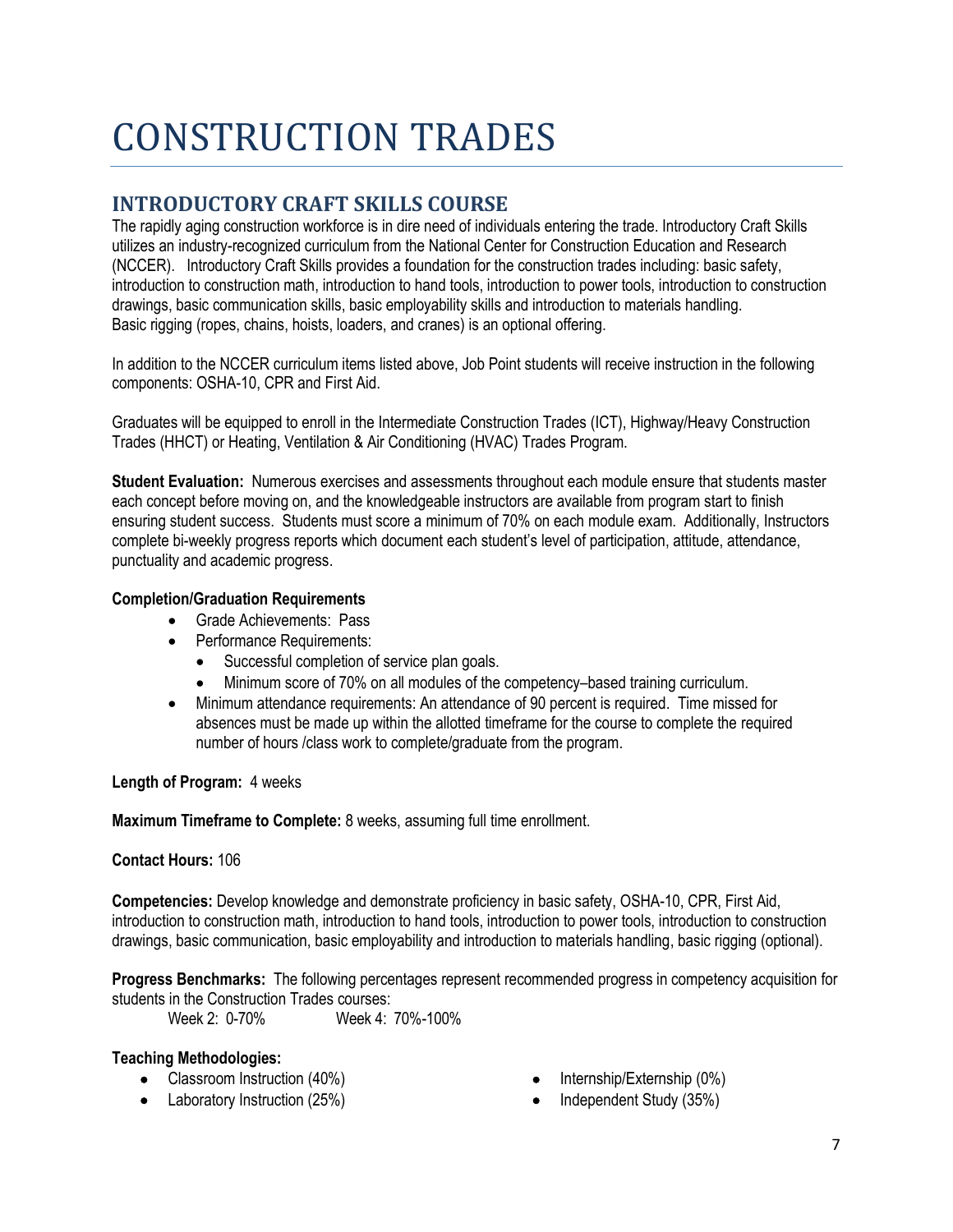• Distance Education (0%)

• Other  $(0\%)$ 

• Supervised Research (0%)

Testing through an online platform occurs for the classroom portion, at Job Point's main location and supervised by the instructor. Hands-on performance testing also occurs.

## **INTERMEDIATE CONSTRUCTION TRADES (ICT) TRADES PROGRAM**

**Please note**: The Intermediate Construction Trades (ICT) Program consists of two (2) courses. In order to graduate the program, both Introductory Craft Skills (4 weeks) and ICT Carpentry Fundamentals – Level 1 (12 weeks) must be completed.

**Student Evaluation:** Numerous exercises and assessments throughout each module ensure that students master each concept before moving on, and the knowledgeable instructors are available from program start to finish ensuring student success. Students must score a minimum of 70% on each module exam. Additionally, Instructors complete bi-weekly progress reports which document each student's level of participation, attitude, attendance, punctuality and academic progress.

## **Completion/Graduation Requirements**

- Grade Achievements: Pass
- Performance Requirements:
	- Successful completion of service plan goals.
	- Minimum score of 70% on all modules of the competency–based training curriculum.
	- Satisfactory completion of Introductory Craft Skills and Carpentry Fundamentals Level 1
- Minimum attendance requirements: An attendance of 90 percent is required. Time missed for absences must be made up within the allotted timeframe for the course to complete the required number of hours /class work to complete/graduate from the program.

**Length of Program:** 16 weeks inclusive of both courses (Introductory Craft Skills and ICT – Level 1).

**Maximum Timeframe to Complete**: 32 weeks, assuming full time enrollment.

**Contact Hours:** 259

## **ICT CARPENTRY FUNDAMENTALS – LEVEL 1 COURSE**

Skilled carpenters are needed to replace an aging workforce. ICT Carpentry Fundamentals utilizes an industry-recognized curriculum from the National Center for Construction Education and Research (NCCER). Carpentry Fundamentals offers students the opportunity to gain a deeper level of skills for the industry. The curriculum provides students with orientation to the trade; building materials; fasteners and adhesives; hand and power tools usage; reading plans and elevations; flooring systems; wall and ceiling framing; roof framing; concrete, reinforcing materials and forms; windows and exterior doors and basic stair layout. Graduates will be equipped for positions such as carpenter, carpenter helper, carpet installer, construction laborer, dry waller and insulation worker upon completion of both program courses. Prior to enrollment, students must have satisfactorily completed the Introductory Craft Skills course.

**Internships:** Group internships occur through Job Point's affordable housing development initiative. ICT internships vary in length from 134 – 256 hours. The intern is paid minimum wage. Job Point Instructors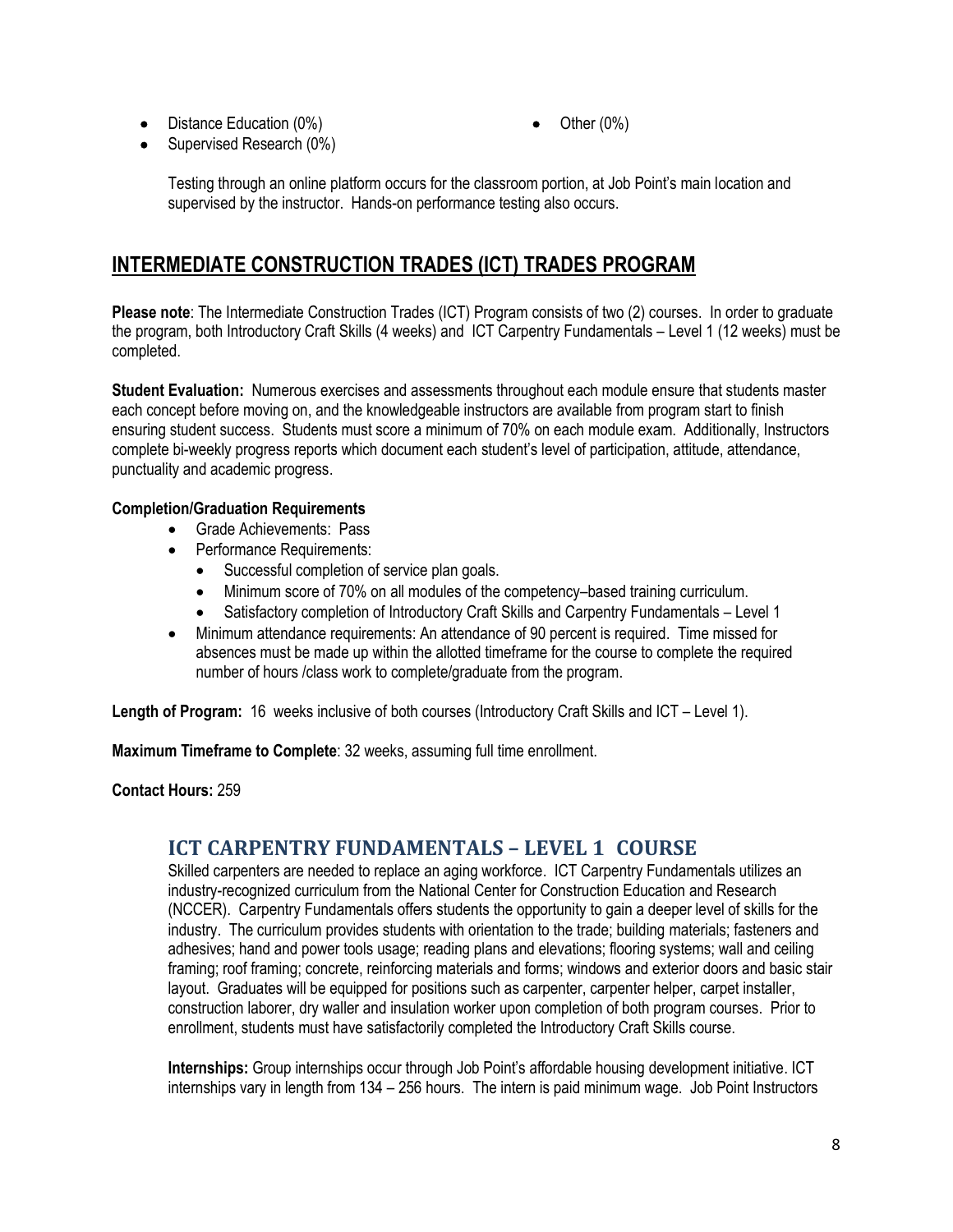visit the internship sites daily and meet with the site supervisor(s) at least bi-weekly and document feedback regarding tasks and competency.

**Length of Course:** 12 weeks

**Maximum Timeframe to Complete:** 24 weeks, assuming full time enrollment.

**Contact Hours:** 153

**Competencies:** Developing knowledge and demonstrating proficiency in basic safety, introduction to construction math, introduction to hand tools, introduction to power tools, introduction to construction drawings, basic communication, basic employability, introduction to materials handling, orientation to the trade, building materials, fasteners & adhesives, hand & power tools usage, reading plans and elevation, flooring systems, wall & ceiling framing, roof framing, introduction to concrete, reinforcing materials & forms, windows and exterior doors and basic stair layout, and optional basic rigging.

**Internship Competencies:** Develop knowledge and demonstrate proficiency with hand tools, power tools, lumber identification and use, building concrete forms, framing floors, walls/partitions, ceilings and roofs, applying roof shingles, installing exterior doors and windows, installing siding and exterior trim, installing insulation and wallboard, and installing interior doors and trim.

**Progress Benchmarks:** The following percentages represent recommended progress in competency acquisition for students in the Intermediate Construction Trades courses:

Week 2: 0% -15% Week 4: 15%-35% Week 6: 35%-50% Week 8: 50%-65%

Week 10: 65%-80% Week 12: 80%-100%

## **Teaching Methodologies:**

- Classroom Instruction (15%)
- Laboratory Instruction (10%)
- Internship/Externship (60%)
- Independent Study (15%)
- Distance Education (0%)
- Supervised Research (0%)
- Other (0%)

Testing through an online platform occurs for the classroom portion, at Job Point's main location and supervised by the instructor. Hands-on performance testing also occurs.

## **HIGHWAY/HEAVY CONSTRUCTION TRADES (HHCT) PROGRAM**

Please note: The Highway/Heavy Construction (HHC) Trades Program consists of two (2) courses. In order to graduate the program, both Introductory Craft Skills (4 weeks) and HHC Skills – Level 1 (12 weeks) must be completed.

**Student Evaluation:** Numerous exercises and assessments throughout each module ensure that students master each concept before moving on, and the knowledgeable instructors are available from program start to finish ensuring student success. Students must score a minimum of 70% on each module exam. Additionally, Instructors complete bi-weekly progress reports which document each student's level of participation, attitude, attendance, punctuality and academic progress.

#### **Completion/Graduation Requirements:**

- Grade Achievements: Pass
- Performance Requirements: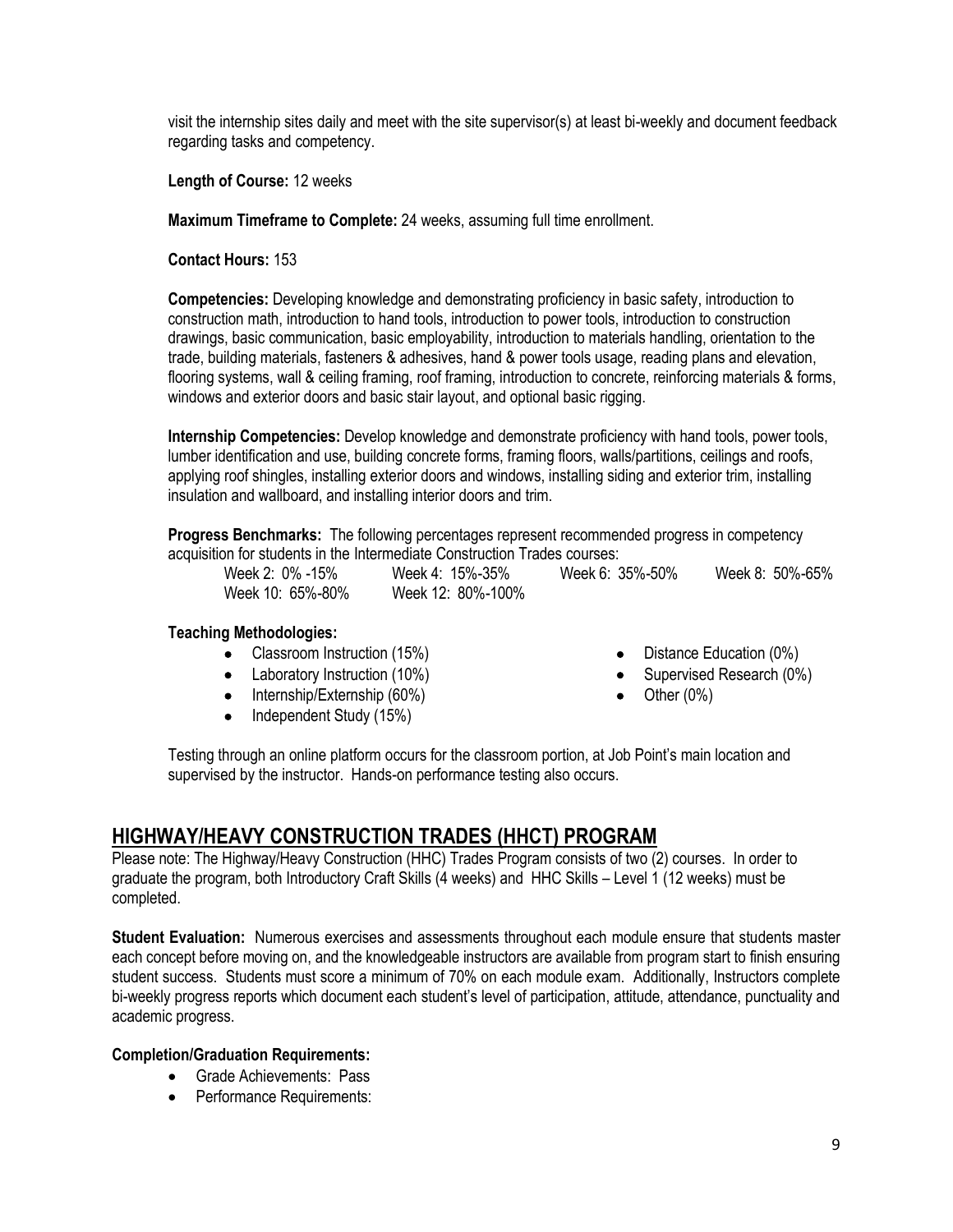- Successful completion of service plan goals.
- Minimum score of 70% on all modules of the competency–based training curriculum.
- Satisfactory completion of Introductory Craft Skills and HHC Skills Level 1
- Minimum attendance requirements: An attendance of 90 percent is required. Time missed for absences must be made up within the allotted timeframe for the course to complete the required number of hours /class work to complete/graduate from the program.

**Length of Program:** 16 weeks inclusive of both courses (Introductory Craft Skills and HHC – Level 1).

**Maximum Timeframe to Complete**: 32 weeks, assuming full time enrollment.

**Contact Hours:** 250

## **HIGHWAY/HEAVY CONSTRUCTION (HHC) SKILLS - LEVEL 1 COURSE**

Explore a career in this recession-proof, high-wage trade. The HHC Level 1 Course curriculum includes: trucks, heavy equipment, cranes and forklifts, below grade construction, earthmoving, plant operations, paving, structures, teamwork, following directions, planning and scheduling, problem solving, inspecting, examining and recording, and craftsmanship. Graduates will be equipped for positions such as concrete finisher, construction equipment operator, highway maintenance worker, paving, surfacing and tamping equipment operator upon completion of both program courses. Prior to enrollment, students must have satisfactorily completed the Introductory Craft Skills course.

In addition to the curriculum items listed above, Job Point students will receive instruction Flagger Certification, assistance in obtaining a Commercial Driver's License (CDL) permit and for testing to secure a CDL license.

**Internships:** Optional group internships occur through existing Memoranda of Understanding (MOU) with local municipalities. HHC internships vary in length from 134 – 256 hours. The intern is paid minimum wage. Job Point Instructors visit the internship sites daily and meet with the site supervisor(s) at least biweekly and document feedback regarding tasks and competency.

**Length of Course:** 12 weeks

**Maximum Timeframe to Complete**: 24 weeks, assuming full time enrollment.

**Contact Hours:** 144

**Competencies:** Develop knowledge and demonstrate proficiency in introduction to the trade, trucks, heavy equipment, cranes and forklifts, below grade construction, earthmoving, plant operations, paving and structures.

**Internship Competencies:** Developing knowledge and demonstrating proficiency in trucks, heavy equipment, cranes and forklifts, below grade construction, earthmoving, plant operations, paving, structures, teamwork, following directions, planning and scheduling, problem solving, inspecting, examining and recording, and craftsmanship.

**Progress Benchmarks:** The following percentages represent recommended progress in competency acquisition for students in the Highway/Heavy Construction Trades courses: Week 2: 0% -15% Week 4: 15%-35% Week 6: 35%-50% Week 8: 50%-65%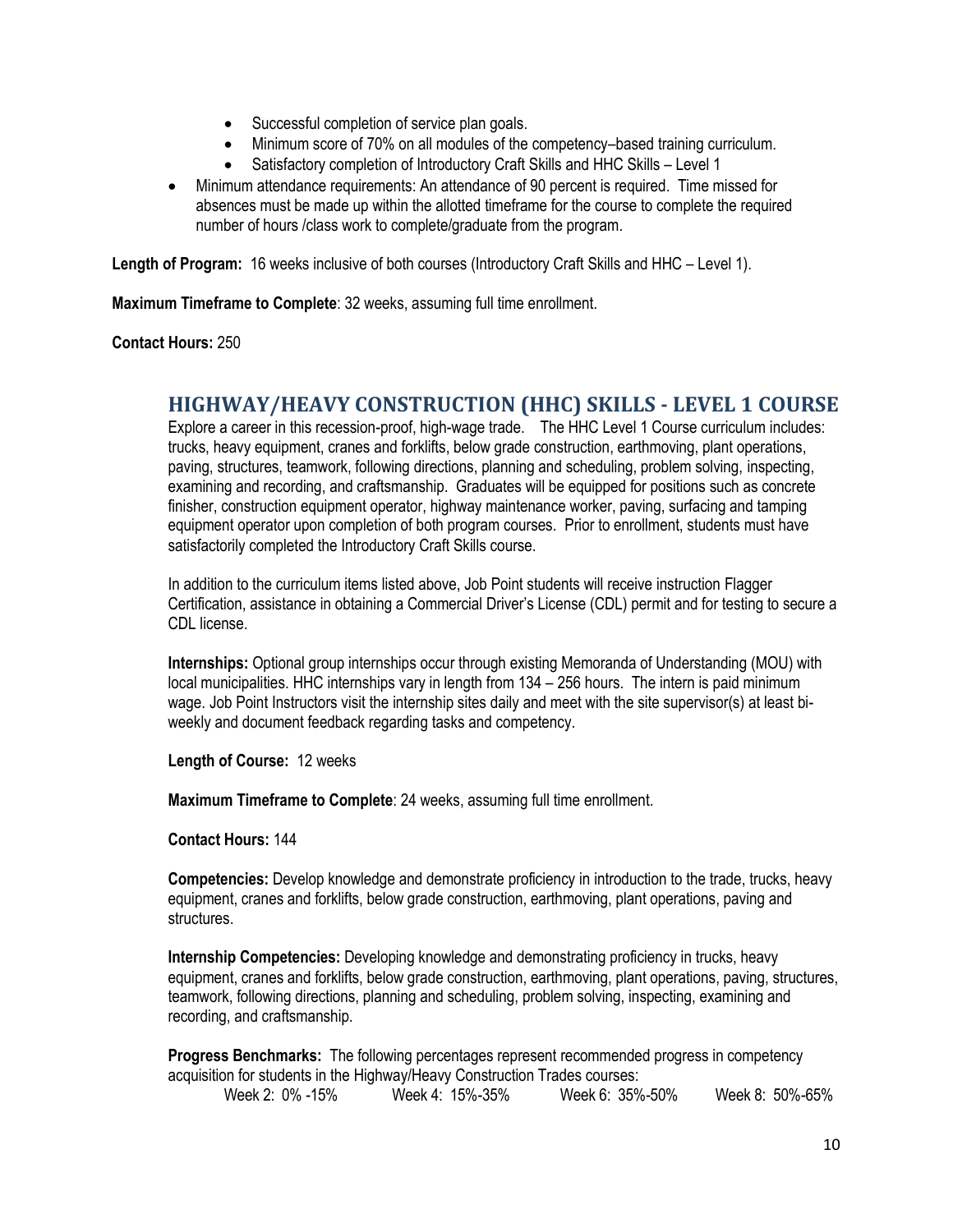Week 10: 65%-80% Week 12: 80%-100%

## **Teaching Methodologies:**

- Classroom Instruction (15%)
- Laboratory Instruction (0%)
- Internship/Externship (60%)
- Independent Study (25%)
- Distance Education (0%)
- Supervised Research (0%)
- $\bullet$  Other (0%)

## **HEATING VENTILATION AND AIR CONDITIONING (HVAC) TRADES PROGRAM**

Please note: The Heating, Ventilation & Air Conditioning (HVAC) Trades Program consists of three (4) courses: Introductory Craft Skills (4 weeks), HVAC – Level 1 (8 weeks) and Internship (6 weeks).

**Student Evaluation:** Numerous exercises and assessments throughout each module ensure that students master each concept before moving on, and the knowledgeable instructors are available from program start to finish ensuring student success. Students must score a minimum of 70% on each module exam before s/he is allowed to advance to the next module. Additionally, Instructors complete bi-weekly progress reports which document each student's level of participation, attitude, attendance, punctuality and academic progress.

## **Completion/Graduation Requirements:**

- Grade Achievements: Pass
- Performance Requirements:
	- Successful completion of service plan goals.
	- Minimum score of 70% on all modules of the competency–based training curriculum.
	- Satisfactory completion of Introductory Craft Skills, HVAC Level 1, and Internship.
- Minimum attendance requirements: An attendance of 90 percent is required. Time missed for absences must be made up within the allotted timeframe for the course to complete the required number of hours /class work to complete/graduate from the program.

**Length of Program:** 18 weeks inclusive of all three courses (Introductory Craft Skills, Internship, and HVAC – Level 1).

**Maximum Timeframe to Complete**: 36 weeks, assuming full time enrollment.

**Contact Hours:** 320

## **HEATING VENTILATION AND AIR CONDITIONING (HVAC) - LEVEL 1 COURSE**

This multi-disciplinary program includes heating, ventilation, refrigeration, air conditioning, and electricity, and prepares students to become industry leaders by providing a foundation of knowledge, skills and the ability to think critically. HVAC utilizes an industry-recognized curriculum from the National Center for Construction Education and Research (NCCER). Level 1 includes: Intro to HVAC; Trade Mathematics; Basic Electricity; Intro to Heating; Intro to Cooling; Intro to Air Distribution Systems; Basic Copper and Plastic Piping Practices; Soldering and Brazing; and Basic Carbon Steel Piping Practices. Graduates will be prepared to enter the field to design, install, service, maintain and troubleshoot residential and light commercial HVAC systems. Prior to enrollment, students must have satisfactorily completed the Introductory Craft Skills course.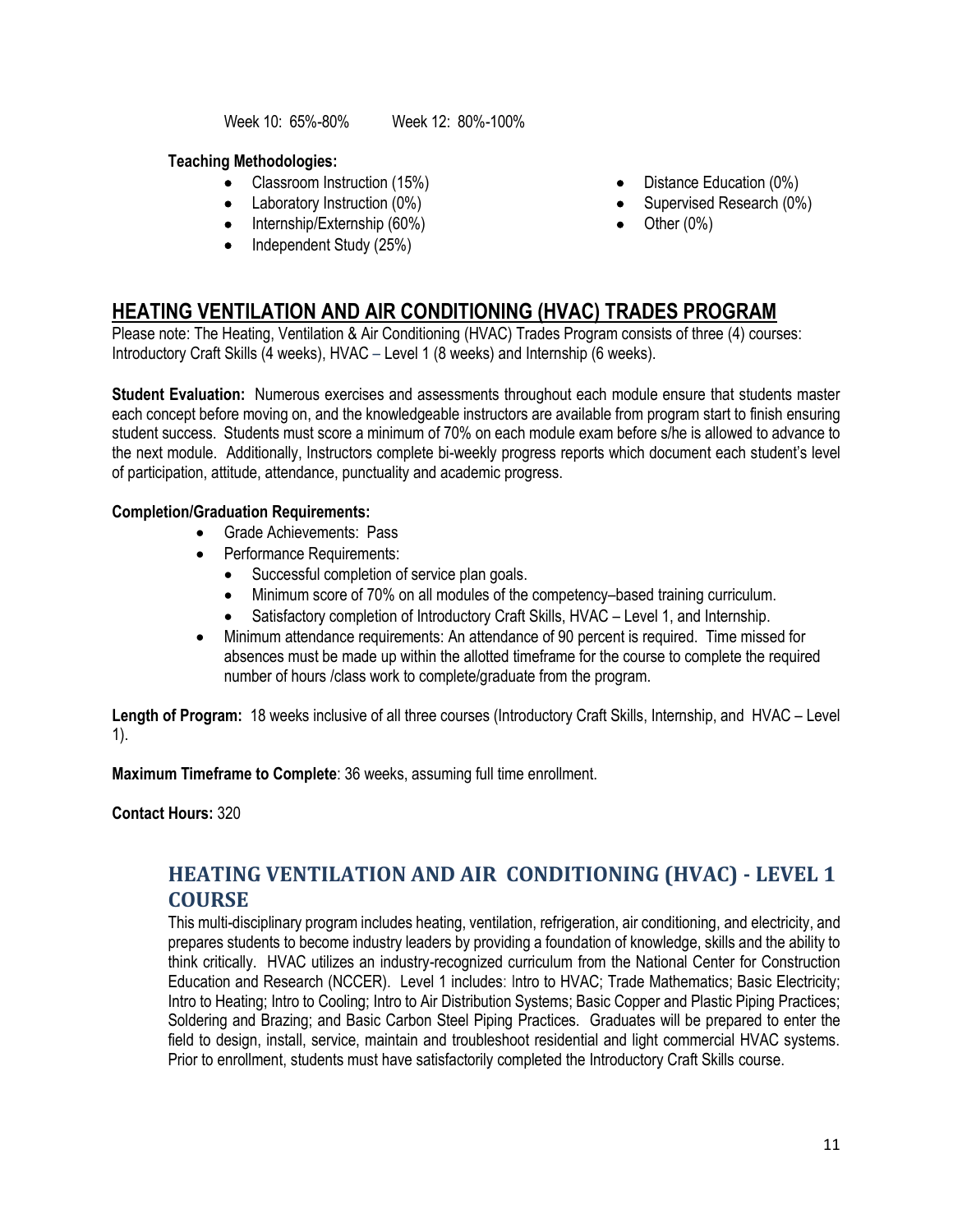In addition to the NCCER curriculum items listed above, Job Point students will receive instruction in the following components: Leak Detection, Evacuation, Recovery & Charging; Chimneys, Vents & Flues; Intro to Control Circuits, Basic Electronics; Basic Installation Practices; Troubleshooting Gas Heating; Troubleshooting Cooling; and EPA-608 (handling of Freon).

#### **Length of Course:** 8 weeks

#### **Maximum Timeframe to Complete:** 20 weeks, assuming full time enrollment.

#### **Contact Hours:** 214

#### **Competencies:**

- Develop knowledge and demonstrate proficiency in basic safety, trade mathematics, and introduction to hand tools, and explain the basic principles of heating, ventilating and air conditioning.
- Describe the difference between series and parallel circuits, interpret common electrical symbols, and develop knowledge of the major components of a cooling system and a heating system.
- Describe how a gas furnace and an electric furnace work.
- Recognize and describe copper, plastic, ferrous metal piping practices, soldering and brazing.
- Articulate the purpose and operation of HVAC system components, the operation of HVAC systems, diagnose, repair faults and perform maintenance on HVAC systems.
- Learn trouble-shooting for leaks, evacuation, recovery, charging, control circuit, gas heating, and cooling.
- Become proficient in differentiate chimney, vent and flue systems, describe the components of hotwater heating.
- Gain knowledge of basic electronics.
- Learn techniques for installation of new units.
- Become proficient in troubleshooting gas heating and cooling systems.
- Learn techniques for safely and properly handling Freon.
- Demonstrate positive work traits and good customer skills, and continue to upgrade their knowledge and abilities.

#### **Teaching Methodologies:**

- Classroom Instruction (20%)
- Laboratory Instruction (20%)
- Internship/Externship (45%)
- Independent Study (10%)
- Distance Education (5%)
- Supervised Research (0%)
- Other  $(0%)$

Testing through an online platform occurs for the classroom portion, at Job Point's main location and supervised by the instructor. Hands-on performance testing also occurs.

**Progress Benchmarks:** The following percentages represent recommended progress in competency acquisition for students in the Construction Trades courses:

Week 3: 0%-60% Week 5: 60%-100%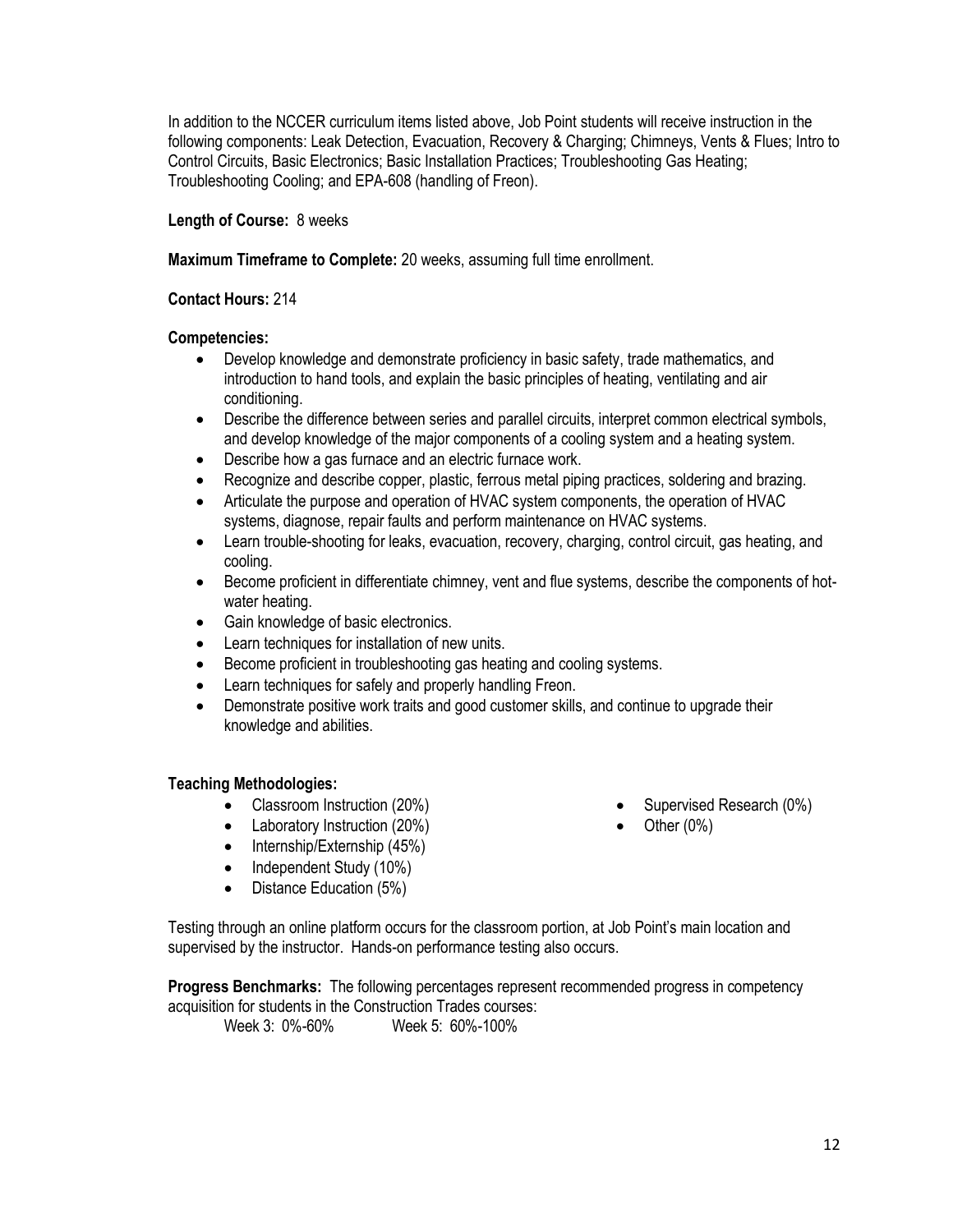## **CONSTRUCTION TRADES INTERNSHIP COURSE**

Job opportunities for Trades workers are expected to be excellent, particularly for those who have completed training at an accredited technical school or through a formal apprenticeship. Trades Internship includes: application of classroom theory in a real work environment, continued development of Trades skills through on the job experience, and maturity of inter-personal and work-related skills. Prior to enrollment, students must have satisfactorily completed the Introductory Craft Skills and Level – 1 courses as relevant. The intern is paid minimum wage. Job Point Instructors visit the internship sites regularly and meet with the site supervisor(s) at least bi-weekly and document feedback regarding tasks and competency.

**Length of Course:** 4 - 9 weeks

**Maximum Timeframe to Complete:** 18 weeks, assuming full time enrollment.

**Contact Hours:** 120 - 360

**Competencies:** Develop knowledge and demonstrate proficiency in applying classroom theory, development of Trades skills and personal development.

#### **Teaching Methodologies:**

- Classroom Instruction (0%)
- Laboratory Instruction (0%)
- Internship/Externship (100%)
- Independent Study (0%)
- Distance Education (0%)
- Supervised Research (0%)
- Other  $(0\%)$

## **Please note: The following items apply to ALL CONSTRUCTION TRADES COURSES**

**Academic Good Standing:** Any drop initiated during the course by an instructor for a student's lack of attendance or lack of effort is recorded on the student's permanent record as a grade of "Fail". Failure to progress at a reasonable rate in achieving course competencies may result in program termination and record a grade of "Incomplete".

**Course Equivalency:** National Center for Construction Education and Research (NCCER) courses successfully completed elsewhere will meet course requirements as described herein:

- **NCCER Core** (equivalent to Job Point's Introductory Craft Skills) Students listed on the National Registry for NCCER as having successfully passed each module for NCCER Core within the past three years, and passing each NCCER Core module test proctored by Job Point will be awarded 72.5 hours. Likewise, tuition for the Introductory Craft Skills course will be waived.
- **NCCER HVAC - Level 1** Students listed on the National Registry for NCCER as having successfully passed each module for NCCER HVAC - Level 1 within the past three years, and passing each NCCER HVAC - Level 1 module test proctored by Job Point will be awarded 120 hours. Likewise, tuition for the HVAC - Level 1 course will be waived.

**Completion Award:** Certificate of Completion

**Schedule of Classes:** Monday to Friday, 8:00am – 3:30pm with ½ day every other Friday. As an alternative,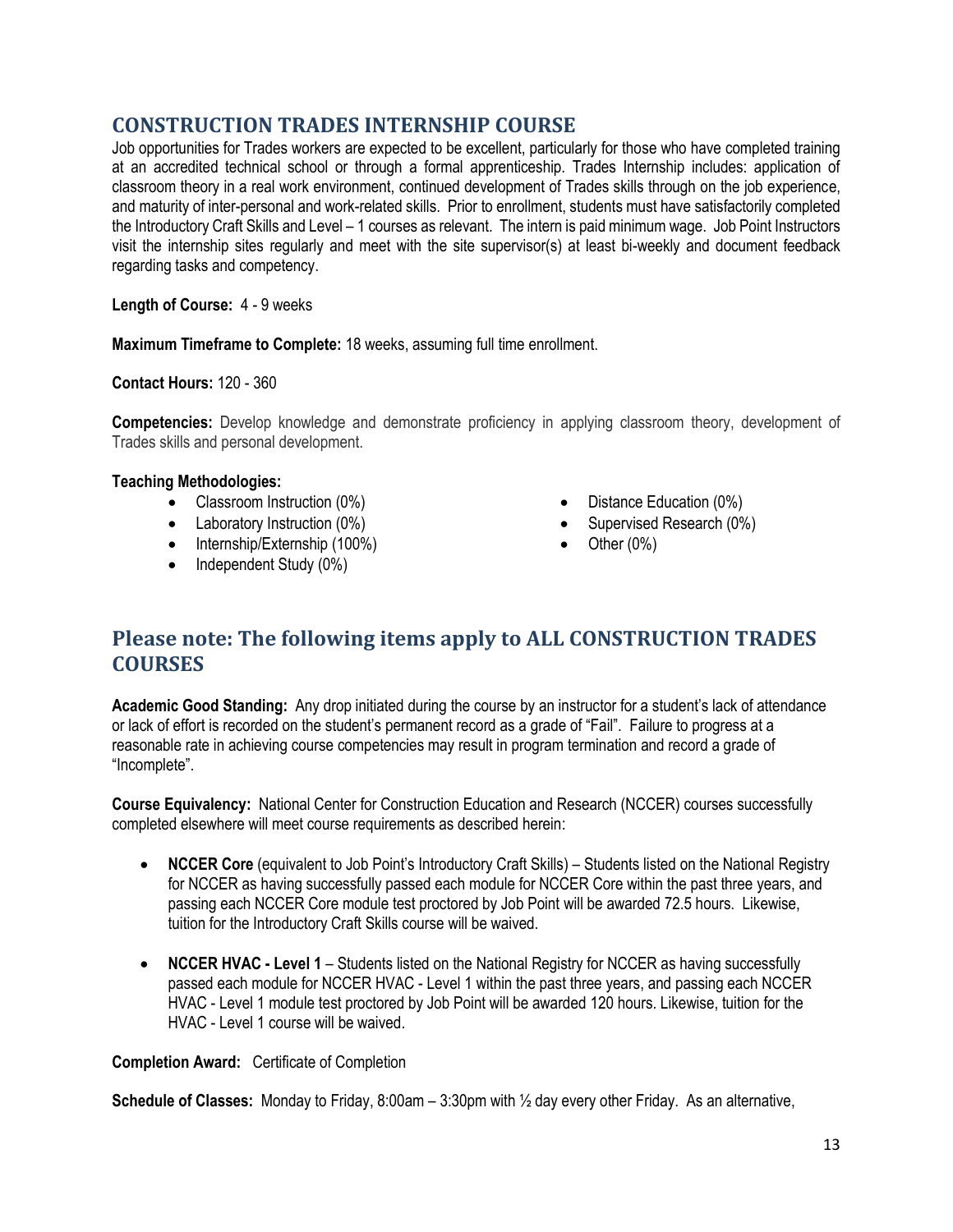classes may be offered in the evenings Monday to Friday, 6:00pm to 9:00pm. In this instance, the number of weeks to complete may be extended.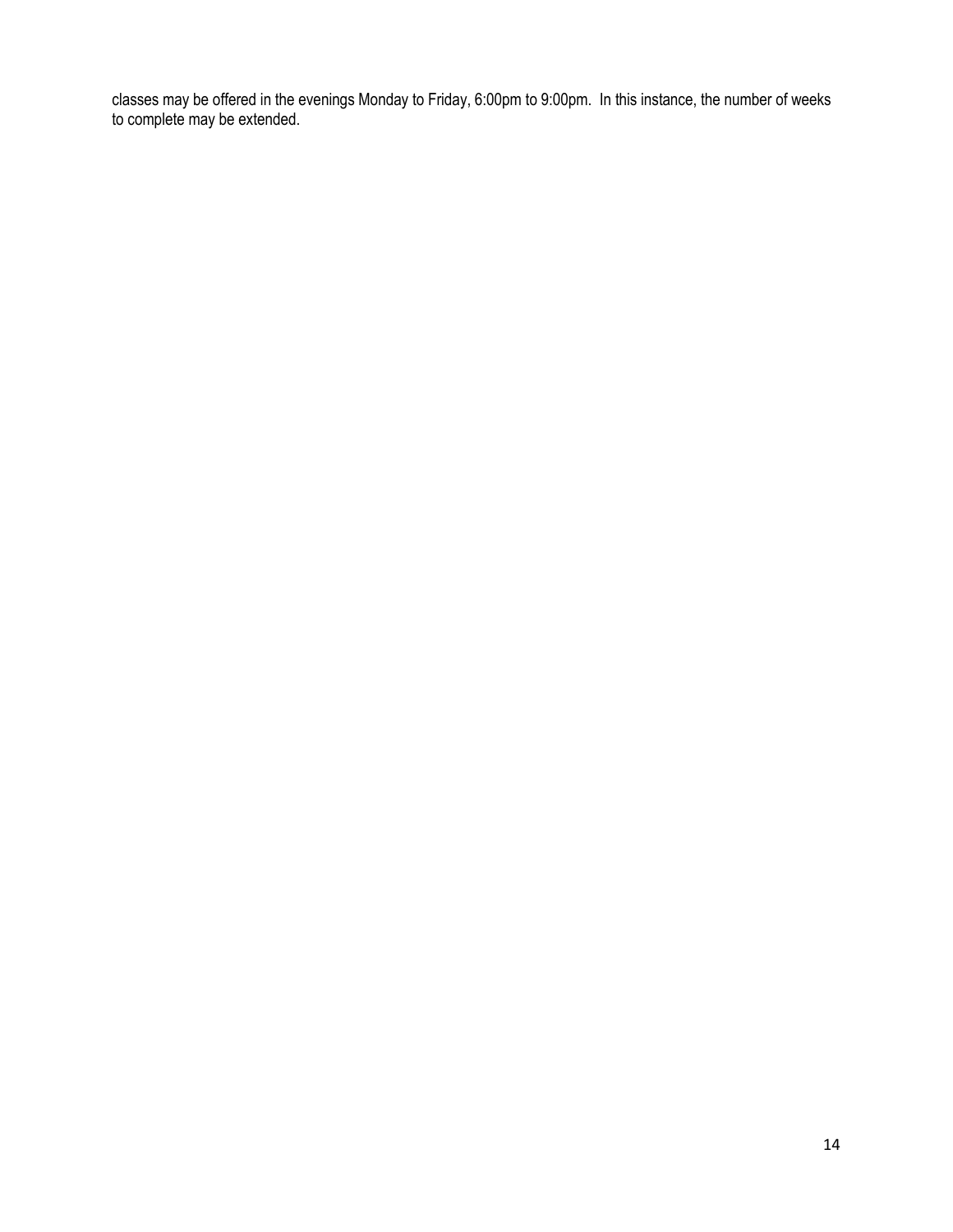## HEALTH CARE OCCUPATIONS

## **CERTIFIED NURSING ASSISTANT**

Enter the growing health care field as a Certified Nursing Assistant (CNA) in as few as 8 weeks. This class offers students an introduction to: the requirements, roles, responsibilities, and work environment of a Certified Nursing Assistant, understanding the elderly, safety, food service, personal care, elimination, and restorative nursing. Our individualized attention will inspire self-confidence. The cost of certification tests and exams are included. Career opportunities such as home health aides, nursing aides, orderlies and attendants abound in hospitals, skilled nursing facilities, assisted living centers, residential care facilities and home care agencies.

**Clinical Experience:** Students will complete 75 hours of classroom instruction and 100 hours of clinical training in a long-term care facility.

**Student Evaluation:** The students must score at least 80% or above on three exams during the classroom component. Prior to completion of the program and taking the Missouri Exam, students must also demonstrate 68 hands-on skills competencies and demonstrate appropriate work behaviors and attitudes.

#### **Completion/Graduation Requirements:**

- Grade Achievements: Pass
- Performance Requirements: Complete 75 hours of classroom instruction and score at least 80% or above on three exams. Complete 100 hours of clinical training in a Long-Term Care Center. Pass State of Missouri exam which is comprised of 75 multiple choice questions and a skills practicum test. The student cannot miss more than 15 questions on the written exam and cannot fail any skills on the practicum and must successfully complete 100% of the tasks assigned. Must not miss any key steps and must achieve 80% or higher on the non-key steps on each task assigned and pass the skills test.
- Minimum attendance requirements: An attendance of 100 percent is required. Time missed for absences must be made up within the allotted timeframe for the course to complete the required number of hours /class work to complete/graduate from the program.

**Academic Good Standing:** Any drop initiated during the course by an instructor for a student's lack of attendance or lack of effort is recorded on the student's permanent record as a grade of "Fail". Failure to progress at a reasonable rate in achieving course competencies may result in program termination and record a grade of "Incomplete".

**Course Equivalency:** There are no other methods by which course requirements may be met outside of the requirements listed.

**Completion Award:** Certificate of Completion

**Length of Program:** 12 weeks

**Maximum Timeframe to Complete:** 24 weeks, assuming full time enrollment. Student must pass both knowledge and skills tests within one year of course completion.

## **Contact Hours:** 175

**Competencies:** Develop knowledge and demonstrate proficiency in communications and interpersonal skills; infection control; safety/emergency procedures, including the Heilmlich Maneuver; promoting residents'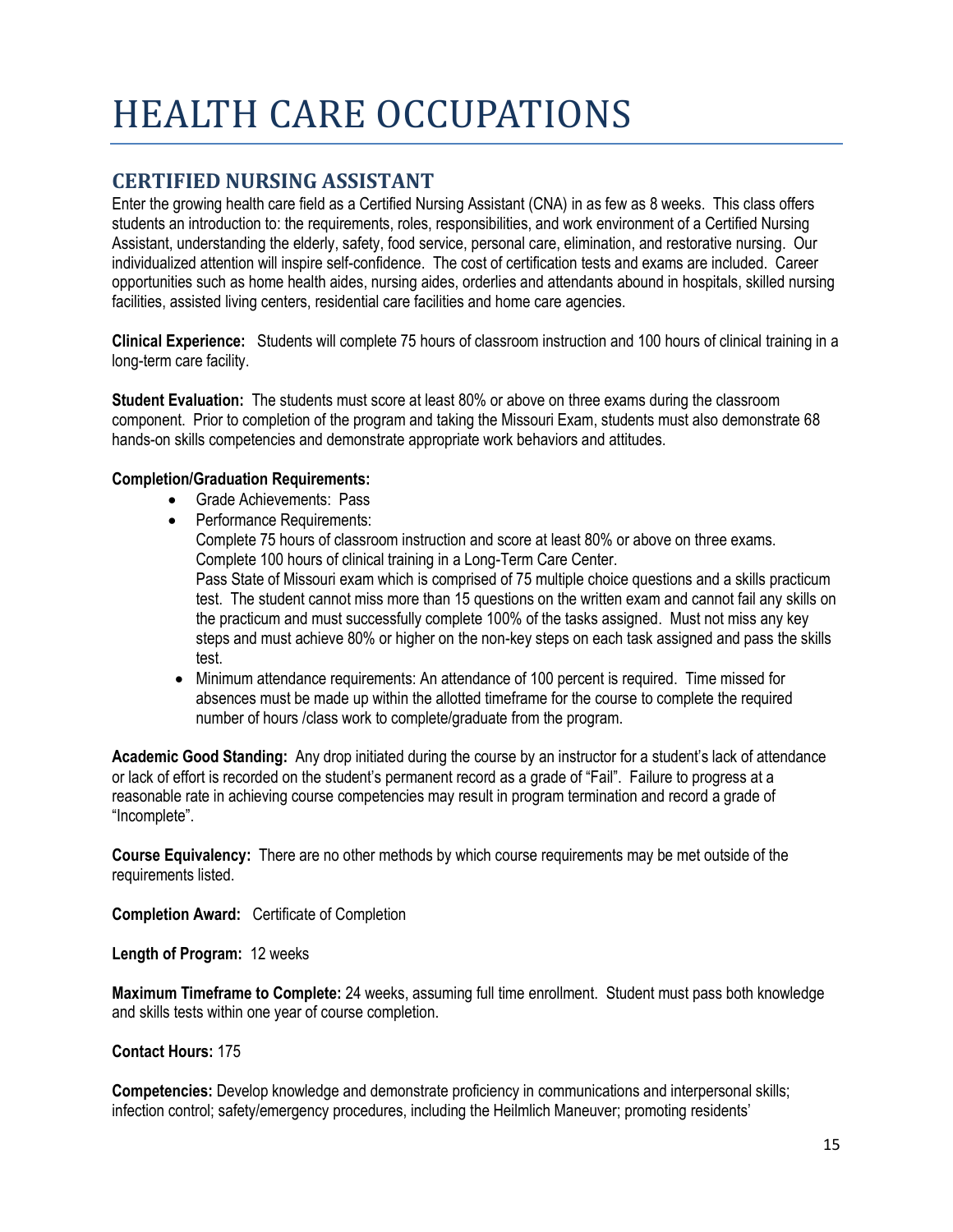independence; respecting residents' rights; basic nursing skills; personal care skills; mental health and social service needs; care of cognitively impaired residents; basic restorative services; and residents' rights.

**Progress Benchmarks:** The following hours are required to obtain certification:

- 75 hours of classroom instruction
- 100 hours of clinical training in a Long-Term Care Center

#### **Teaching Methodologies:**

- 
- Internship/Externship (57%) Independent Study (0%)
- 
- Other (Specify) (0%)
- Classroom Instruction (32%) Laboratory Instruction (11%)
	-
- Distance Education (0%) Supervised Research (0%)

#### **Schedule of Classes:**

Two weekday evenings per week; three hours per evening, plus two eight-hour days to be determined. Days of the week and hours may vary, but will remain consistent for each session\*.

\* Clinical hours are to be determined by Student and Facility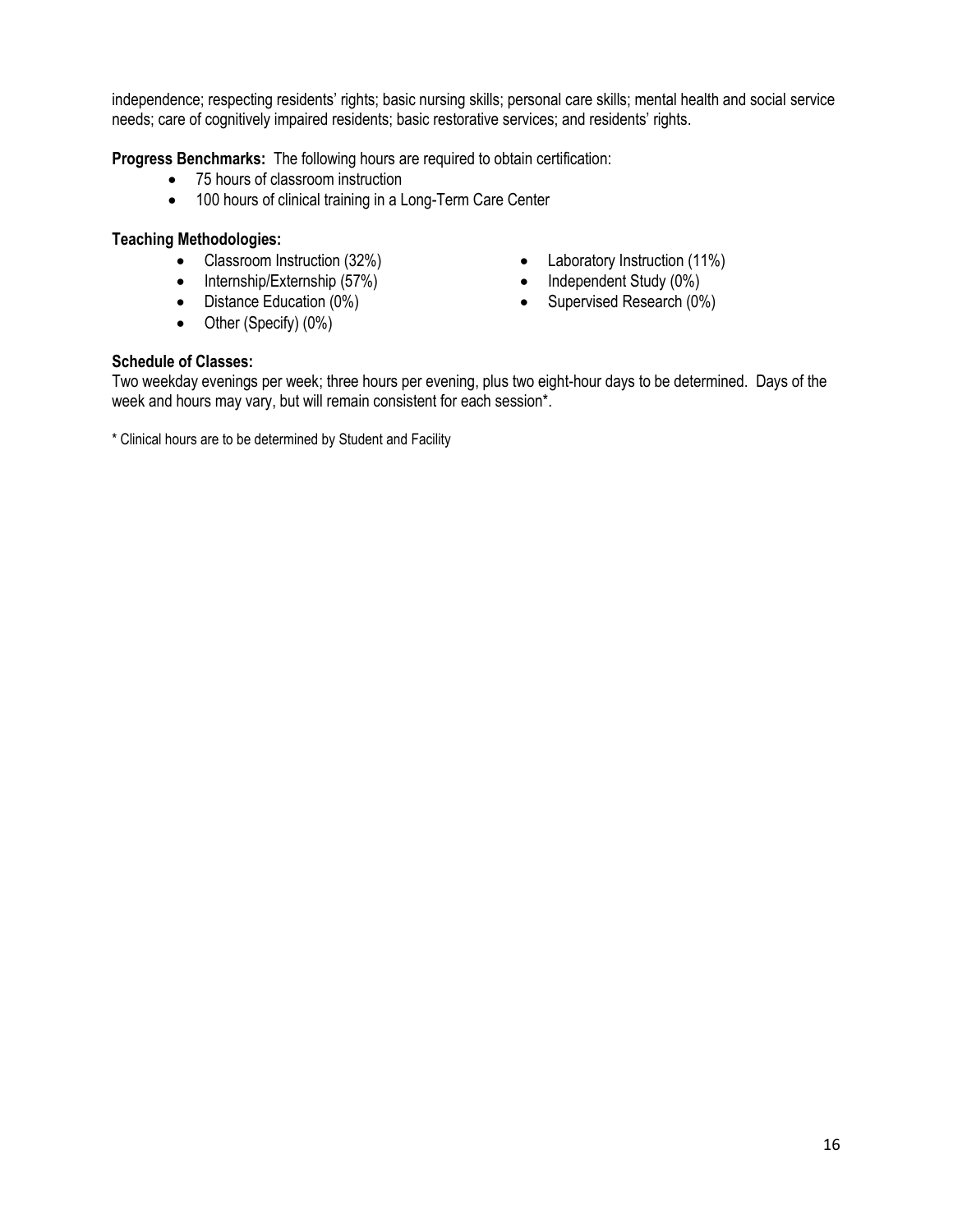## **OTHER**

## **RETAIL SALES**

This course prepares individuals to enter the dynamic world of retail. Topics may include calculator/cash register/retail math applications, telephone and customer services skills, utilizing the computer and Internet in business, selling techniques, marketing, introduction to retailing and advertising and display. Personal development is incorporated to ensure good worker traits. Graduates will be equipped for positions such as cashier or retail salesperson.

## **Internships**

The school arranges internships with our business partners (Business Advisory Council members, employers, and business contacts). Communication is initiated via e-mail or telephone, followed by a meeting, which includes the student who will be participating in the internship. The student is scheduled to complete 80 hours during his/her internship and is paid minimum wage. Retail Sales interns complete a weekly summary, which describes the tasks completed during the week. The Instructor also periodically visits the internship site. The internship supervisor completes an evaluation upon conclusion, which details the student's performance. A satisfaction survey is also provided to the student upon completion of his/her internship experience.

**Student Evaluation:** Numerous exercises and assessments throughout each component ensure that students master each concept before moving on, and the knowledgeable instructor is available from program start to finish ensuring student success. Students must score a minimum of 80% on each component exam, and meet expectations for work behaviors and attitudes, attendance, punctuality and academic progress.

#### **Completion/Graduation Requirements:**

- Grade Achievements: Pass
- Performance Requirements: Students must score a minimum of 80% on each component exam before s/he is allowed to advance to the next component. Additionally, the instructor completes monthly progress reports which document each student's level of participation, work behaviors and attitudes, attendance, punctuality and academic progress.
	- Successful completion of service plan goals.
	- Completion of at least 80% of the competency–based training curriculum.
	- Demonstrated Levels of 3 or 4 on the Work Personality Profile as outlined in the service plan.
- Minimum attendance requirements: An attendance of 90 percent is required. Time missed for absences must be made up within the allotted timeframe for the course to complete the required number of hours /class work to complete/graduate from the program.

**Academic Good Standing:** Any drop initiated during the course by an instructor for a student's lack of attendance or lack of effort is recorded on the student's permanent record as a grade of "Fail". Failure to progress at a reasonable rate in achieving course competencies may result in program termination and record a grade of "Incomplete".

**Course Equivalency:** There are no other methods by which course requirements may be met outside of the requirements listed.

**Completion Award:** Certificate of Completion

**Length of Program:** 8 weeks

**Maximum Timeframe to Complete:** 16 weeks, assuming full time enrollment.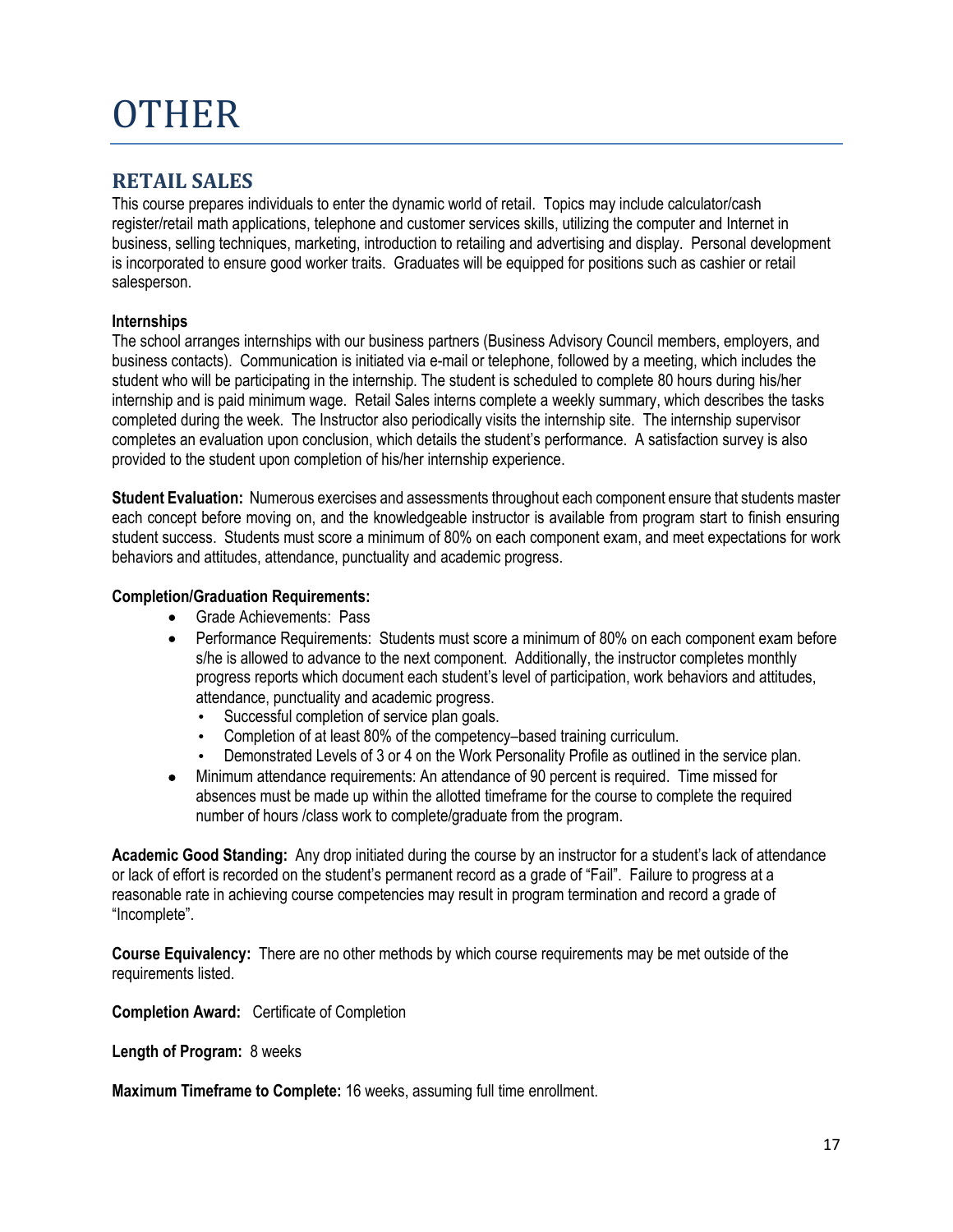#### **Contact Hours:** 320

**Competencies:** Develop knowledge and demonstrate proficiency in calculator/cash register/retail math, telephone & customer service, utilizing the computer and Internet in business, selling techniques, marketing, personal development, introduction to retailing and advertising & display.

**Progress Benchmarks:** The following percentages represent recommended progress in competency acquisition for students in the Retail Sales course:<br>Week 4: 0 - 50%

Week 8: 50 - 100%

#### **Teaching Methodologies:**

- Classroom Instruction (50%) Laboratory Instruction (0%)
- Internship/Externship (0%) Independent Study (0%)
- 
- Other (Self-Paced in a Multi-Level Learning Environment) (50%)
- 
- 
- Distance Education (0%) Supervised Research (0%)

Note: Students may participate in an optional 80 hour internship.

**Schedule of Classes:** Monday to Friday; 9:00am – 3:30pm